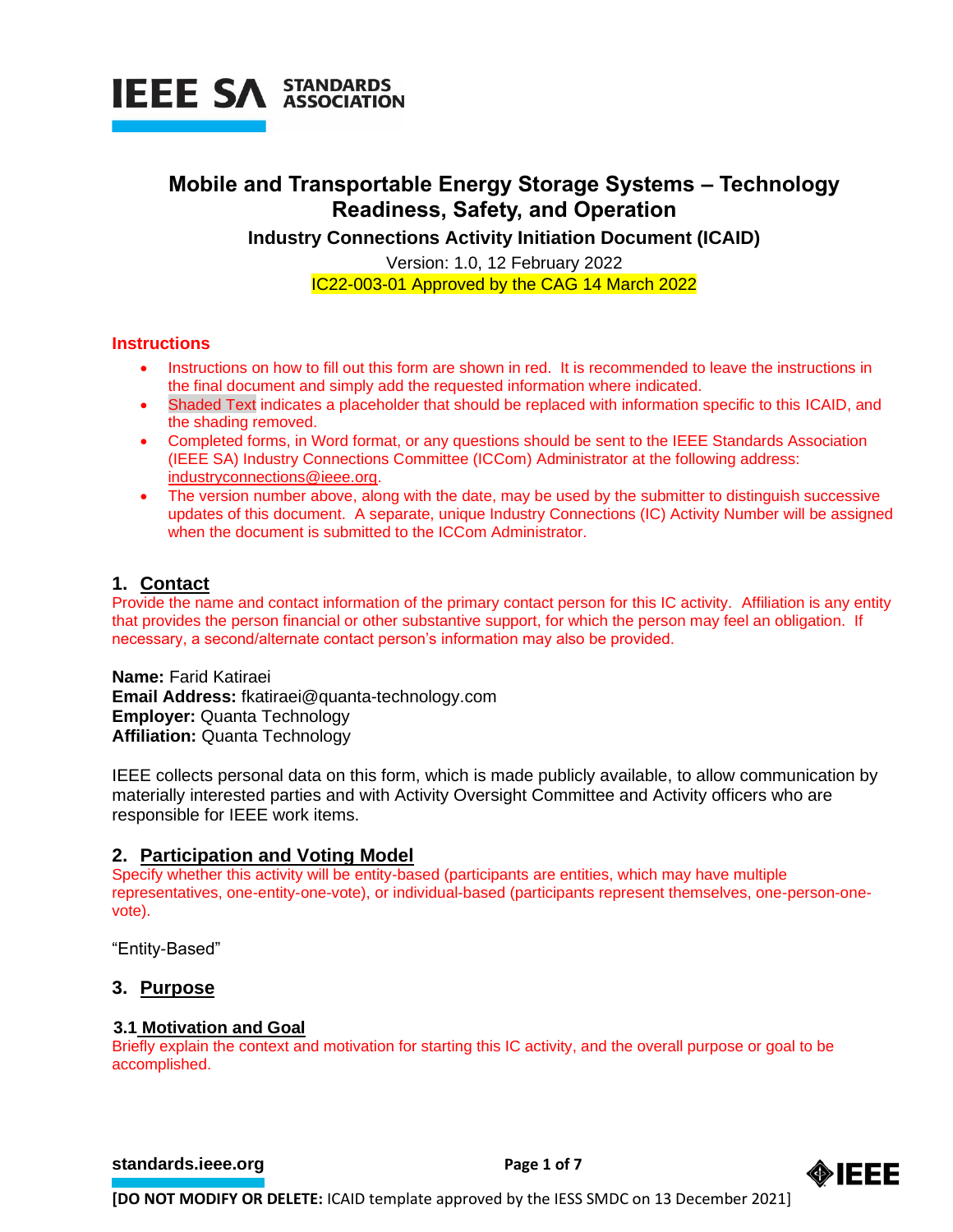## **IEEE SA STANDARDS**

In line with de-carbonization of electric utility industry and driven by greater focus on power system reliability and resiliency enhancement, many utilities have initiated programs to explore use of transportable and mobile energy storage solutions. This can be immediately suggested as a replacement for a large fleet of diesel generator-based units maintained by utilities for emergency response and day-to-day customer support.

The primary goal of this IC Activity is to engage industry leaders and subject matter experts to capture state-of-the-art on standards, technologies and application associated with mobile and transportable energy storage solutions. The key topics of focus are use cases, technology readiness, safety considerations, performance requirements and tracking, and business case development for fleet deployment.

The IC Activity will build on extensive knowledge and experience from standardization of stationery energy storage applications and use of certain battery technologies in electric cars. The growing industry interest necessitates development of safety and performance standards to support cost effective deployment and widespread utilization.

There is also ambiguity in available technologies and vendor products that can be reliably used in mobile energy storage applications. In that regard, the design, engineering and specifications of mobile and transportable energy storage systems (ESS) projects will need to be investigated.

## **3.2 Related Work**

Provide a brief comparison of this activity to existing, related efforts or standards of which you are aware (industry associations, consortia, standardization activities, etc.).

a) Most standards, guidelines and certification documents for safety and operation of stationary batteries are applicable to this work; however, the specifications need to be reviewed and adjusted to further cover mobile applications. Examples of main document to use are:

- NFPA 855-202 in Section 4.5 has briefly discussed the mobile applications
- UL 9540 is a reference document for safety and fire prevention
- IEEE standard 2030.2 and IEEE P1547.9 will be relevant for the interconnection and application considerations

b) The work in the areas of Electric Vehicles (EV) with on-board chargers are also relevant, since they can also serve as vehicle to the grid (V2G) to power up a building/facility or exchange power with the electric grid. Examples are:

- IEEE 2030.1.1-2021: Technical Specifications of a DC Quick and Bi-directional Charger for Use with Electric Vehicles
- SAE J3072: Grid interconnection aspects of on-board inverter/chargers

## **3.3 Previously Published Material**

Provide a list of any known previously published material intended for inclusion in the proposed deliverables of this activity.

List the previously published material, if any. None

## **[standards.ieee.org](http://standards.ieee.org/)**<br> **Page 2 of 7**

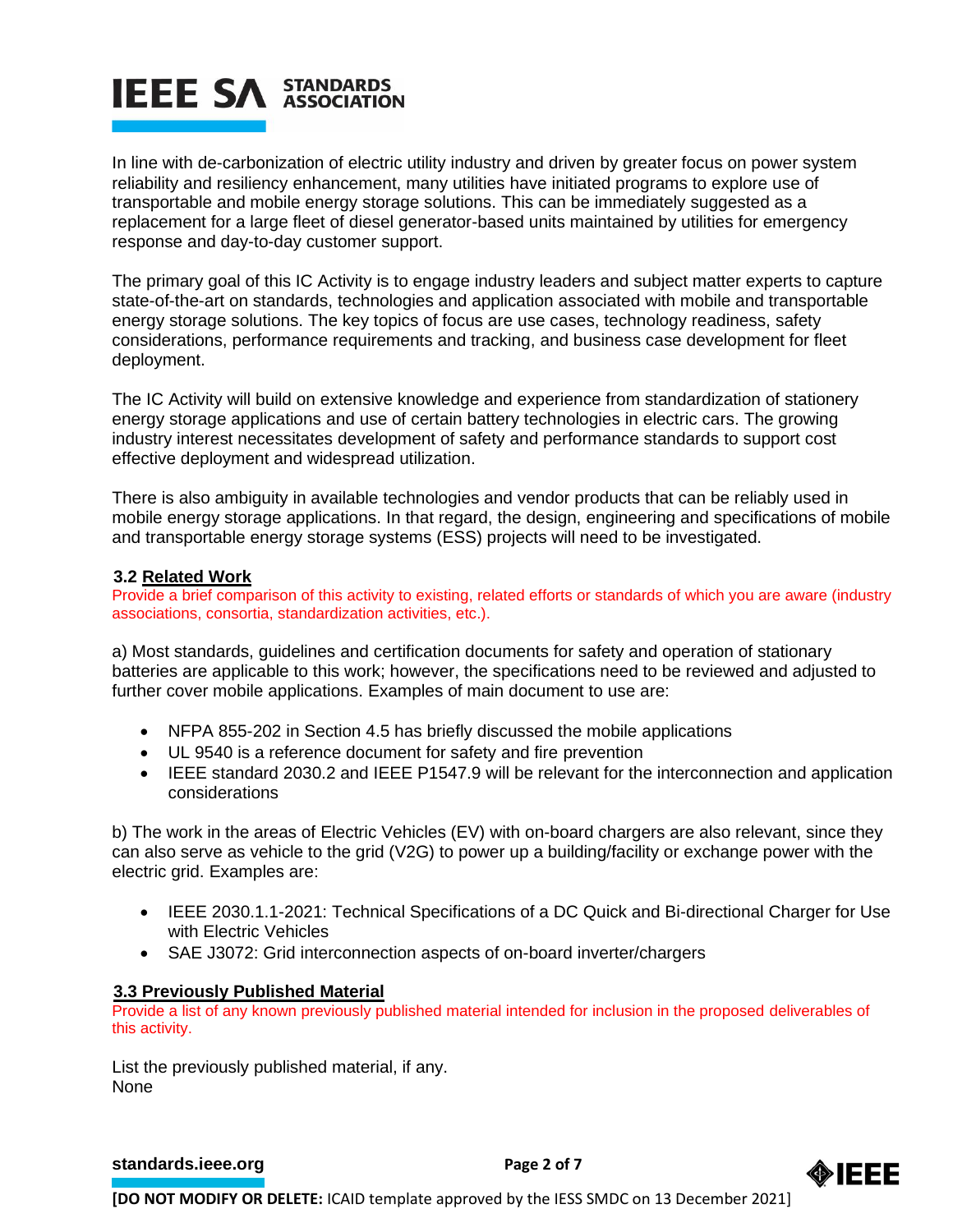# **IEEE SA STANDARDS**

## **3.4 Potential Markets Served**

Indicate the main beneficiaries of this work, and what the potential impact might be.

- Energy Storage
- Electric Utility
- Critical infrastructure: Data centers, airports, hospitals
- Mining and construction
- Transportation electrification (increasing use of EV charging and V2X for backup).

## **3.5 How will the activity benefit the IEEE, society, or humanity?**

Describe how this activity will benefit the IEEE, society, or humanity.

The activity will identify gaps in current standards and can potentially support development of a few PARs for forming standards development working groups, and identifying subject matter experts that are willing to participate and develop relevant standards and guidelines – as the next step after IC activity.

The primary application of mobile energy storage systems is for replacement of polluting and noisy emergency diesel generators that are widely used in various utilities, mining, and construction industry. Mobile ESS can reduce use of diesel generators and provide a cleaner and sustainable alternative for reduction of GHG emissions. The benefit goes to environment and society. The focus on resiliency enhancement and providing means of backup power during outages and restoration time after major storms or natural disasters also bring significant benefit to society.

Mobility can potentially improve the business case for widespread use of Energy Storage System, to benefit from applications requiring seasonal or frequent relocation of ESS.

## **4. Estimated Timeframe**

Indicate approximately how long you expect this activity to operate to achieve its proposed results (e.g., time to completion of all deliverables).

## **Expected Completion Date:** 03.2024

IC activities are chartered for two years at a time. Activities are eligible for extension upon request and review by ICCom and the responsible committee of the IEEE SA Board of Governors. Should an extension be required, please notify the ICCom Administrator prior to the two-year mark.

## **5. Proposed Deliverables**

Outline the anticipated deliverables and output from this IC activity, such as documents (e.g., white papers, reports), proposals for standards, conferences and workshops, databases, computer code, etc., and indicate the expected timeframe for each.

The IC activity will focus on arranging meetings and webinars with guest speakers that are subject matter experts in various relevant areas to the topic, such as mobile technologies, safety, and design. Some outreach activities will include survey and gap analysis by interviewing experts and potential future end-users of the technology.

The IC activity is planned to deliver:

**[standards.ieee.org](http://standards.ieee.org/) EXECUTE: Page 3 of 7** 

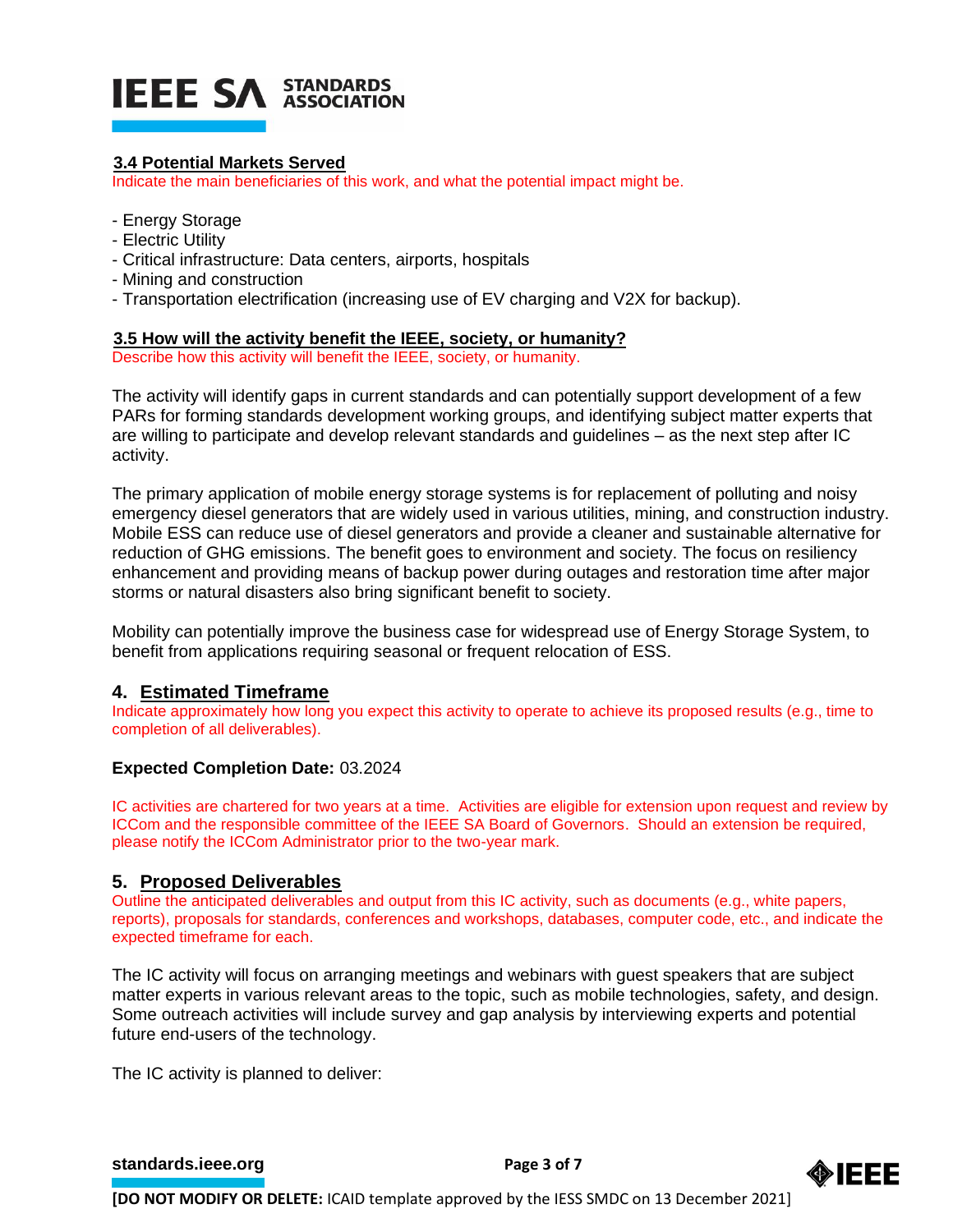

- Task 1 Events: 1 dedicated symposium / conference per year and 2 webinars on associated topics
- Task 2 Survey 1: Use cases for mobile and transportable ESS
- Task 3 Survey 2: Gap analysis in standards and technologies
- Task 4 White paper 1: Business case for mobile and transportable ESS
- Task 5 White paper 2: Safety and operational considerations
- Task 6 Preparation proposals for standards: The aim would be to prepare proposals for one or two standard development topics, including tentative plans and timeline for initiating subsequent work needed on standardization of design and safety of Mobile ESS.

| <b>Timeline</b> | Q2/2022 | Q3/2022   | Q4/2022 | Q1/2023 | Q2/2023 | Q3/2023   | Q4/2023 | Q1/2024        |
|-----------------|---------|-----------|---------|---------|---------|-----------|---------|----------------|
| Task 1 -        | Webinar | In-person | Webinar | Webinar | Webinar | In-person | Webinar | <b>Webinar</b> |
| Events          |         |           |         |         |         |           |         |                |
| Task $2 -$      |         |           |         |         |         |           |         |                |
| Survey 1        |         |           |         |         |         |           |         |                |
| Task $3 -$      |         |           |         |         |         |           |         |                |
| Survey 2        |         |           |         |         |         |           |         |                |
| Task $4-$       |         |           |         |         |         |           |         |                |
| Wp1             |         |           |         |         |         |           |         |                |
| Task $5-$       |         |           |         |         |         |           |         |                |
| Wp2             |         |           |         |         |         |           |         |                |
| Task $6-$       |         |           |         |         |         |           |         |                |
| Std.            |         |           |         |         |         |           |         |                |
| Proposals       |         |           |         |         |         |           |         |                |

## **5.1 Open Source Software Development**

*Indicate whether this IC Activity will develop or incorporate open source software in the deliverables. All contributions of open source software for use in Industry Connections activities shall be accompanied by an approved IEEE Contributor License Agreement (CLA) appropriate for the open source license under which the Work Product will be made available. CLAs, once accepted, are irrevocable. Industry Connections Activities shall comply with the IEEE SA open source policies and procedures and use the IEEE SA open source platform for development of open source software. Information on IEEE SA Open can be found at [https://saopen.ieee.org/.](https://saopen.ieee.org/)* 

Will the activity develop or incorporate open source software (either normatively or informatively) in the deliverables? No

## **6. Funding Requirements**

Outline any contracted services or other expenses that are currently anticipated, beyond the basic support services provided to all IC activities. Indicate how those funds are expected to be obtained (e.g., through participant fees, sponsorships, government, or other grants, etc.). Activities needing substantial funding may require additional reviews and approvals beyond ICCom.

Specify funding requirements and sources, if any.

None is expected – If any fund is required for supporting in-person events, it will be raised through supporting standard committee or participating entities

**[standards.ieee.org](http://standards.ieee.org/) EXECUTE: Page 4 of 7** 

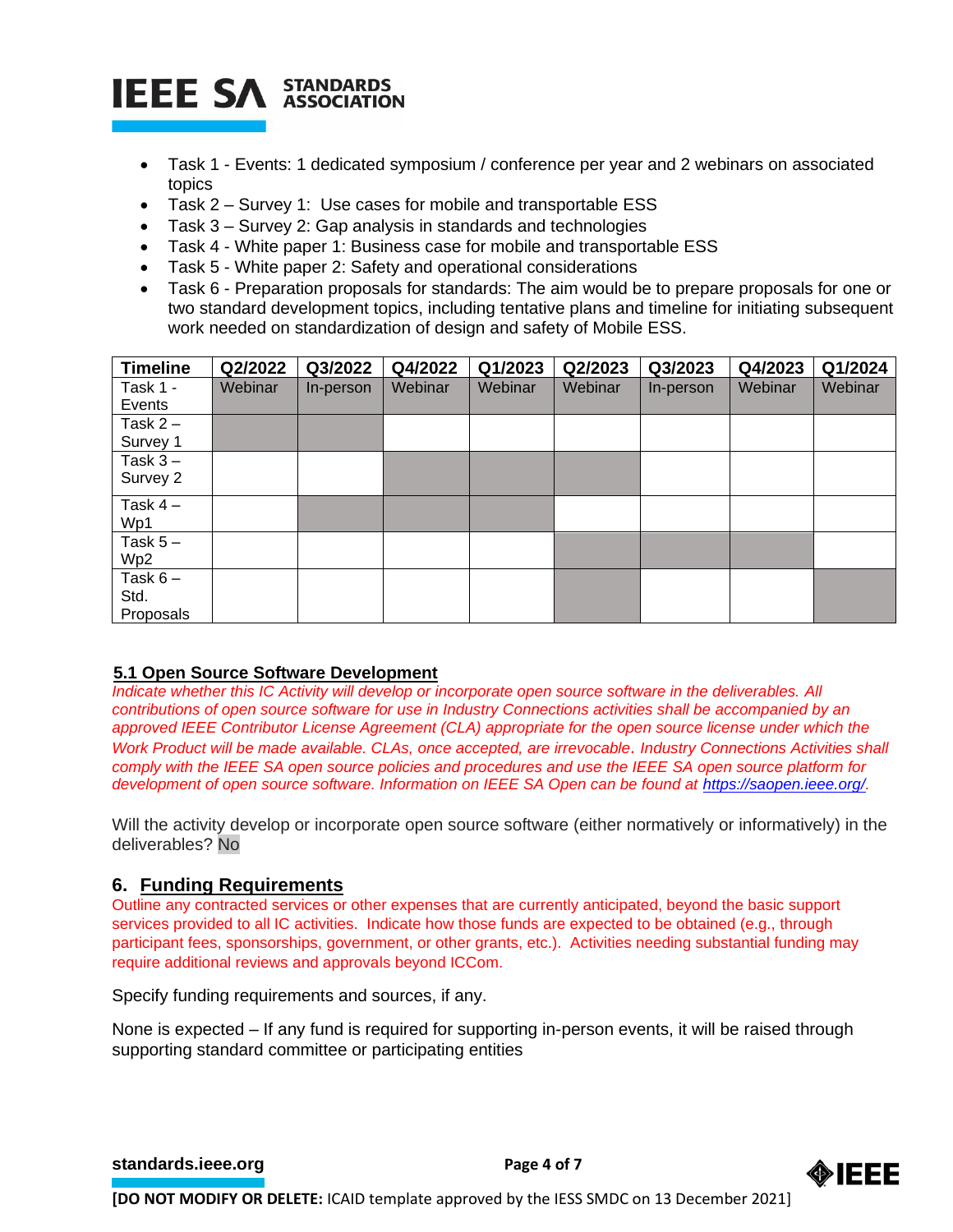

## **7. Management and Procedures**

## **7.1 Activity Oversight Committee**

Indicate whether an IEEE Standards Committee or Standards Development Working Group has agreed to oversee this activity and its procedures.

#### **Has an IEEE Standards Committee or Standards Development Working Group agreed to oversee this activity?**

Not yet – However, we had discussion with IEEE ESSB committee (Babu Chalamala – Chair of ESSB; Steve Vechy - Vice Chair and Jason Wallis - Secretary of ESSB). They will have an internal committee meeting on March 4th, 2022 that will discuss this IC activity. They believe a joint effort between ESSB and SCC21 can be considered, which we are aiming to secure their sponsorship in a follow up meeting in mid March (after their internal meeting).

If yes, indicate the IEEE committee's name and its chair's contact information.

**IEEE Committee Name:** Committee Name **Chair's Name:** Full Name **Chair's Email Address:** who@where

Additional IEEE committee information, if any. Please indicate if you are including a letter of support from the IEEE Committee that will oversee this activity.

Not at this stage.

IEEE collects personal data on this form, which is made publicly available, to allow communication by materially interested parties and with Activity Oversight Committee and Activity officers who are responsible for IEEE work items.

## **7.2 Activity Management**

If no Activity Oversight Committee has been identified in 7.1 above, indicate how this activity will manage itself on a day-to-day basis (e.g., executive committee, officers, etc.).

The following IC Activity management structure is proposed:

The activity will for a management board consisting of :

- A chair
- A vice-chair
- A secretary
- Two or three workstream leads
	- o The Activity will identify 2 or 3 workstreams for each year of operation to focus on the key topics of interest and progress toward specified deliverables.

The IC activity management board and contributing members will hold a minimum of one workstream meeting per quarter and one in-person meeting per year.

## **7.3 Procedures**

#### **[standards.ieee.org](http://standards.ieee.org/)**<br> **Page 5 of 7**

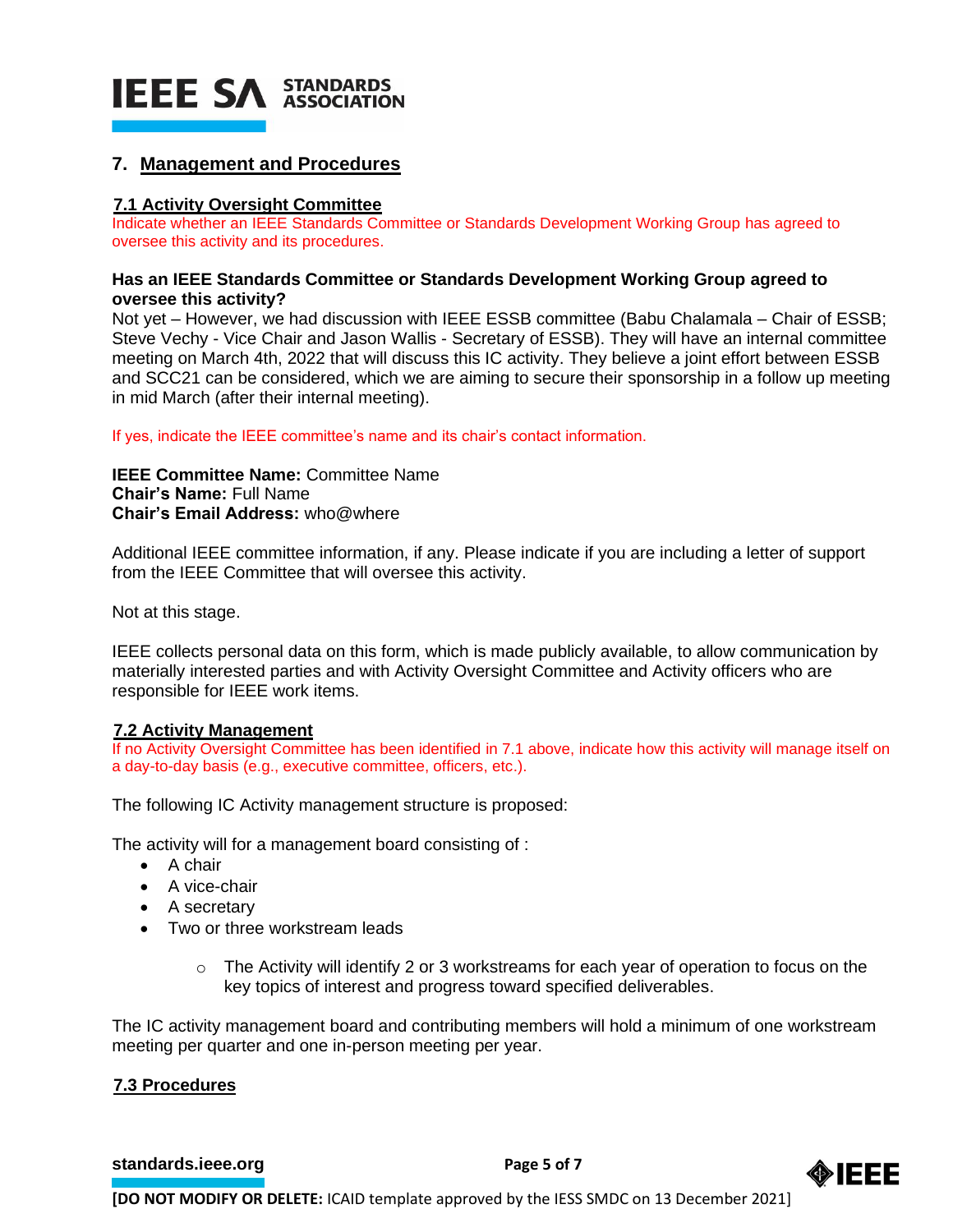

Indicate what documented procedures will be used to guide the operations of this activity; either (a) modified baseline *Industry Connections Activity Policies and Procedures* [\(entity,](https://standards.ieee.org/content/dam/ieee-standards/standards/web/governance/iccom/IC_Activity_PNP_Entity_Baseline.doc) [individual\)](https://standards.ieee.org/content/dam/ieee-standards/standards/web/governance/iccom/IC_Activity_PNP_Individual_Baseline.doc), (b) *Abridged Industry Connections Activity Policies and Procedures* [\(entity,](https://standards.ieee.org/content/dam/ieee-standards/standards/web/governance/iccom/IC_Activity_PP_Abridged_Entity.doc) [individual\)](https://standards.ieee.org/content/dam/ieee-standards/standards/web/governance/iccom/IC_Activity_PP_Abridged_Individual.doc), (c) Standards Committee policies and procedures accepted by the IEEE SA Standards Board, or (d) Working Group policies and procedures accepted by the Working Group's Standards Committee. If option (a) is chosen, then ICCom review and approval of the P&P is required. If option (c) or (d) is chosen, then ICCom approval of the use of the P&P is required.

Specify the policies and procedures document to be used. Attach a copy of chosen policies and procedures.

We propose to follow Option (a)

## **8. Participants**

#### **8.1 Stakeholder Communities**

Indicate the stakeholder communities (the types of companies or other entities, or the different groups of individuals) that are expected to be interested in this IC activity and will be invited to participate.

Electric utilities, Energy Storage vendors, Medium and heavy-duty EV vendors, National Labs, Developers, Consulting and Engineering companies, Universities.

#### **8.2 Expected Number of Participants**

Indicate the approximate number of entities (if entity-based) or individuals (if individual-based) expected to be actively involved in this activity.

Number of entities or number of individuals.

10 to 15 entities are expected – six (6) entities are confirmed at this time.

#### **8.3 Initial Participants**

Provide a few the entities or individuals that will be participating from the outset. It is recommended there be at least three initial participants for an entity-based activity, or five initial participants (each with a different affiliation) for an individual-based activity.

#### Use the following table for an entity-based activity:

| <b>Entity Name</b>         | <b>Primary Contact Name</b> | <b>Additional Representatives</b> |
|----------------------------|-----------------------------|-----------------------------------|
| Quanta Technology          | <b>Farid Katiraei</b>       | Shadi Chuangpishit                |
| <b>National Grid - USA</b> | <b>Babak Enayati</b>        |                                   |
| Florida Light & Power      | Zach Egerton Cooper         |                                   |
| <b>Hitachi Energy</b>      | Hamideh Bitaraf             |                                   |
| Luma Energy (Puerto        | <b>Alex Nassif</b>          |                                   |
| Rico)                      |                             |                                   |
| <b>Pacific Northwest</b>   | <b>Ryan Franks</b>          |                                   |
| <b>National Laboratory</b> |                             |                                   |
|                            |                             |                                   |

Use the following table for an individual-based activity:

**[standards.ieee.org](http://standards.ieee.org/)**<br> **Page 6 of 7**